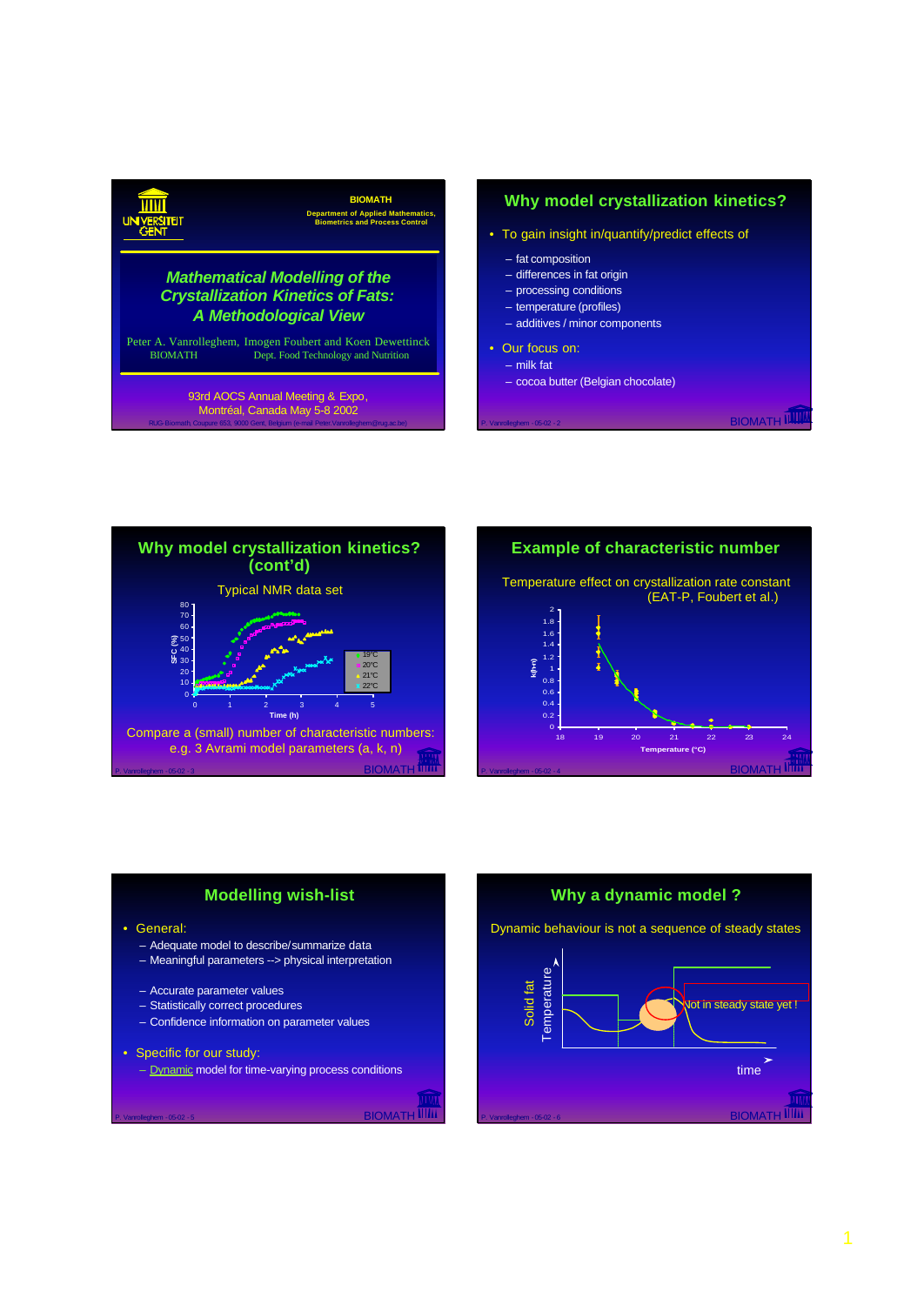









- Two approaches:
	- linear regression of transformed model
	- one-step method (on pocket calculator)
	- non-linear regression (with original model)
	- iterative method (e.g. with Excel, Origin, SigmaPlot, WEST)
- Underlying assumptions on measurement errors: – independent, normally distributed, constant variance

P. Vanrolleghem - 05-02 - 11 BIOMATH

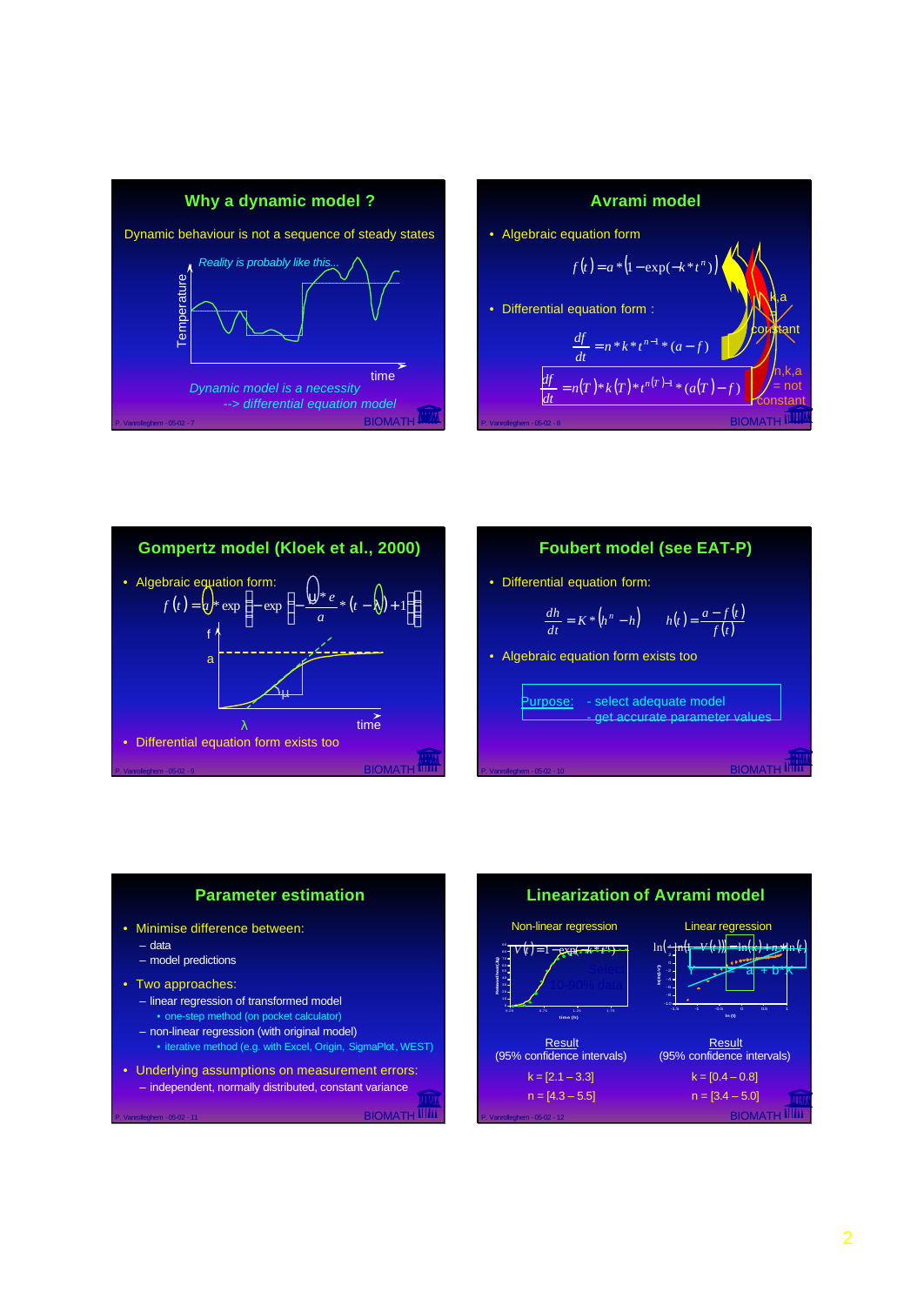







P. Vanrolleghem - 05-02 - 16 BIOMATH